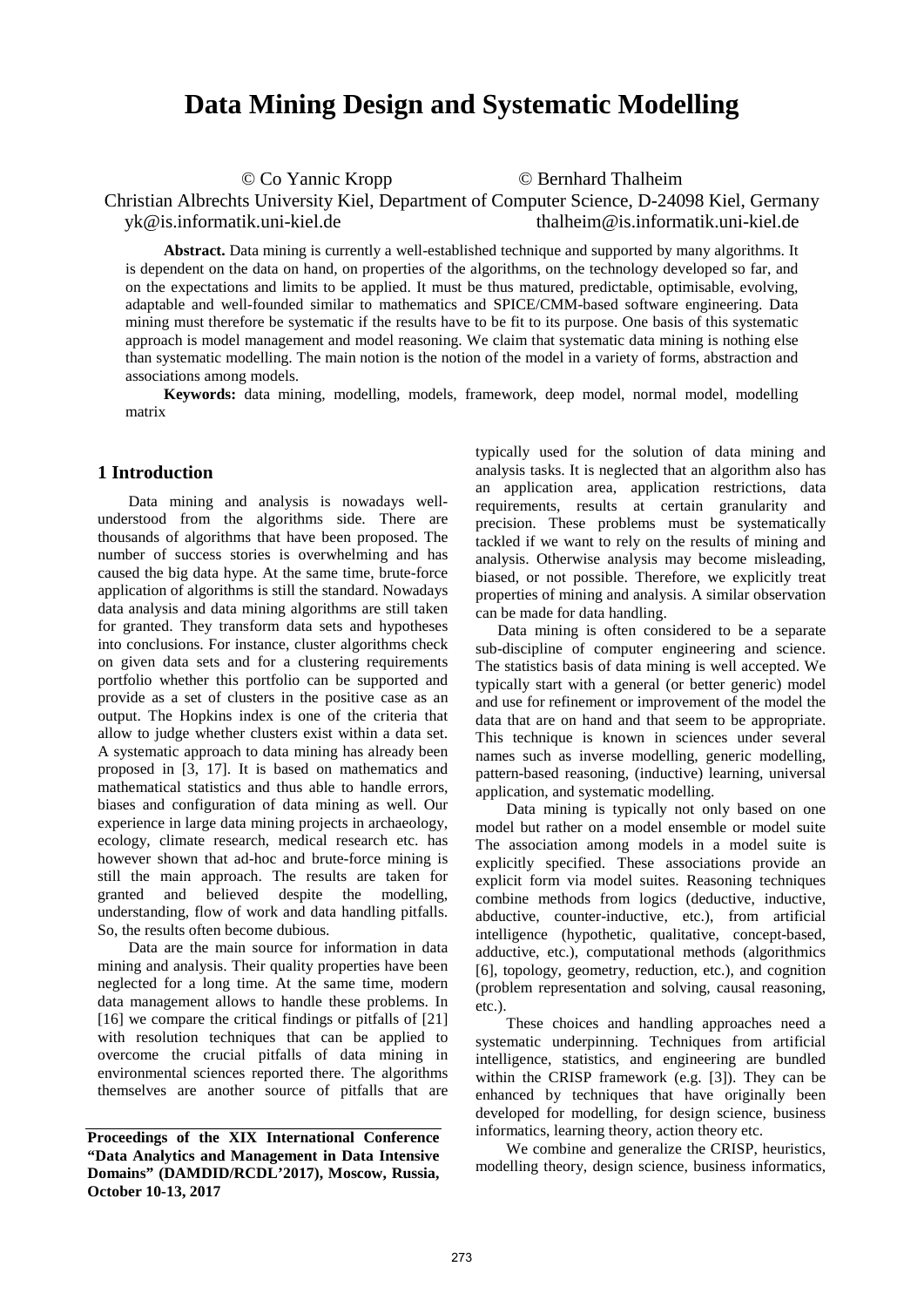statistics, and learning approaches in this paper. First, we introduce our notion of the model. Next we show how data mining can be designed. We apply this investigation to systematic modelling and later to systematic data mining. It is our goal to develop a holistic and systematic framework for data mining and analysis. Many issues are left out of the scope of this paper such as a literature review, a formal introduction of the approach, and a detailed discussion of data mining application cases.

# **2 Models and Modelling**

Models are principle instruments in mathematics, data analysis, modern computer engineering (CE), teaching any kind of computer technology, and also modern computer science (CS). They are built, applied, revised and manufactured in many CE&CS sub-disciplines in a large variety of application cases with different purposes and context for different communities of practice. It is now well understood that models are something different from theories. They are often intuitive, visualizable, and ideally capture the essence of an understanding within some community of practice and some context. At the same time, they are limited in scope, context and the applicability.

### **2.1 The Notion of the Model**

There is however a general notion of a model and of a conception of the model:

*A* **model** *is a well-formed, adequate, and dependable instrument that represents origins* [9, 29, 30].

Its criteria of well-formedness, adequacy, and dependability must be commonly accepted by its community of practice within some context and correspond to the functions that a model fulfills in utilization scenarios.

A well-formed instrument is *adequate* for a collection of origins if it is *analogous* to the origins to be represented according to some analogy criterion, it is more *focused* (e.g. simpler, truncated, more abstract or reduced) than the origins being modelled, and it sufficiently satisfies its *purpose*.

Well-formedness enables an instrument to be *justified* by an *empirical corroboration* according to its objectives, by *rational coherence* and *conformity* explicitly stated through conformity formulas or statements, by *falsifiability* or *validation*, and by *stability* and *plasticity* within a collection of origins.

The instrument is *sufficient* by its *quality* characterization for internal quality, external quality and quality in use or through quality characteristics [28] such as correctness, generality, usefulness, comprehensibility, parsimony, robustness, novelty etc. Sufficiency is typically combined with some *assurance evaluation* (tolerance, modality, confidence, and restrictions).

### **2.2 Generic and Specific Models**

The general notion of a model covers all aspects of

adequateness, dependability, well-formedness, scenario, functions and purposes, backgrounds (grounding and basis), and outer directives (context and community of practice). It covers all known so far notions in agriculture, archaeology, arts, biology, chemistry, computer science, economics, electro-technics, environmental sciences, farming, geosciences, historical sciences, languages, mathematics, medicine, ocean sciences, pedagogical science, philosophy, physics, political sciences, sociology, and sports. The models used in these disciplines are instruments used in certain scenarios.

Sciences distinguish between general, particular and specific things. Particular things are specific for general things and general for specific things. The same abstraction may be used for modelling. We may start with a general model. So far, nobody knows how to define general models for most utilization scenarios. Models *function* as *instruments* or tools. Typically, instruments come in a variety of forms and fulfill many different functions. Instruments are partially independent or autonomous of the thing they operate on. Models are however special instruments. They are used with a specific intention within a utilization scenario. The quality of a model becomes apparent in the context of this scenario.

It might thus be better to start with generic models. A *generic model* [4, 26, 31, 32] is a model which broadly satisfies the purpose and broadly functions in the given utilization scenario. It is later tailored to suit the particular purpose and function. It generally represents origins of interest, provides means to establish adequacy and dependability of the model, and establishes focus and scope of the model. Generic models should satisfy at least five properties: (i) they must be accurate; (ii) the quality of generic models allows that they are used consciously; (iii) they should be descriptive, not evaluative; (iv) they should be flexible so that they can be modified from time to time; (v) they can be used as a first "best guess".

### **2.3 Model Suites**

Most disciplines integrate a variety of models or a *society of models*, e.g. [7, 14] Models used in CE&CS are mainly at the same level of abstraction. It is already well-known for threescore years that they form a *model ensemble* (e.g. [10, 23]) or horizontal *model suite* (e.g. [8, 27]). Developed models vary in their scopes, aspects, and facets they represent and their abstraction.

A *model suite* consists of a set of models {M1,..., Mn}, of an association or collaboration schema among the models, of controllers that maintain consistency or coherence of the model suite, of application schemata for explicit maintenance and evolution of the model suite, and of tracers for the establishment of the coherence.

Multi-modelling [11, 19, 24] became a culture in CE&CS. Maintenance of coherence, co-evolution, and consistency among models has become a bottleneck in development. Moreover, different languages with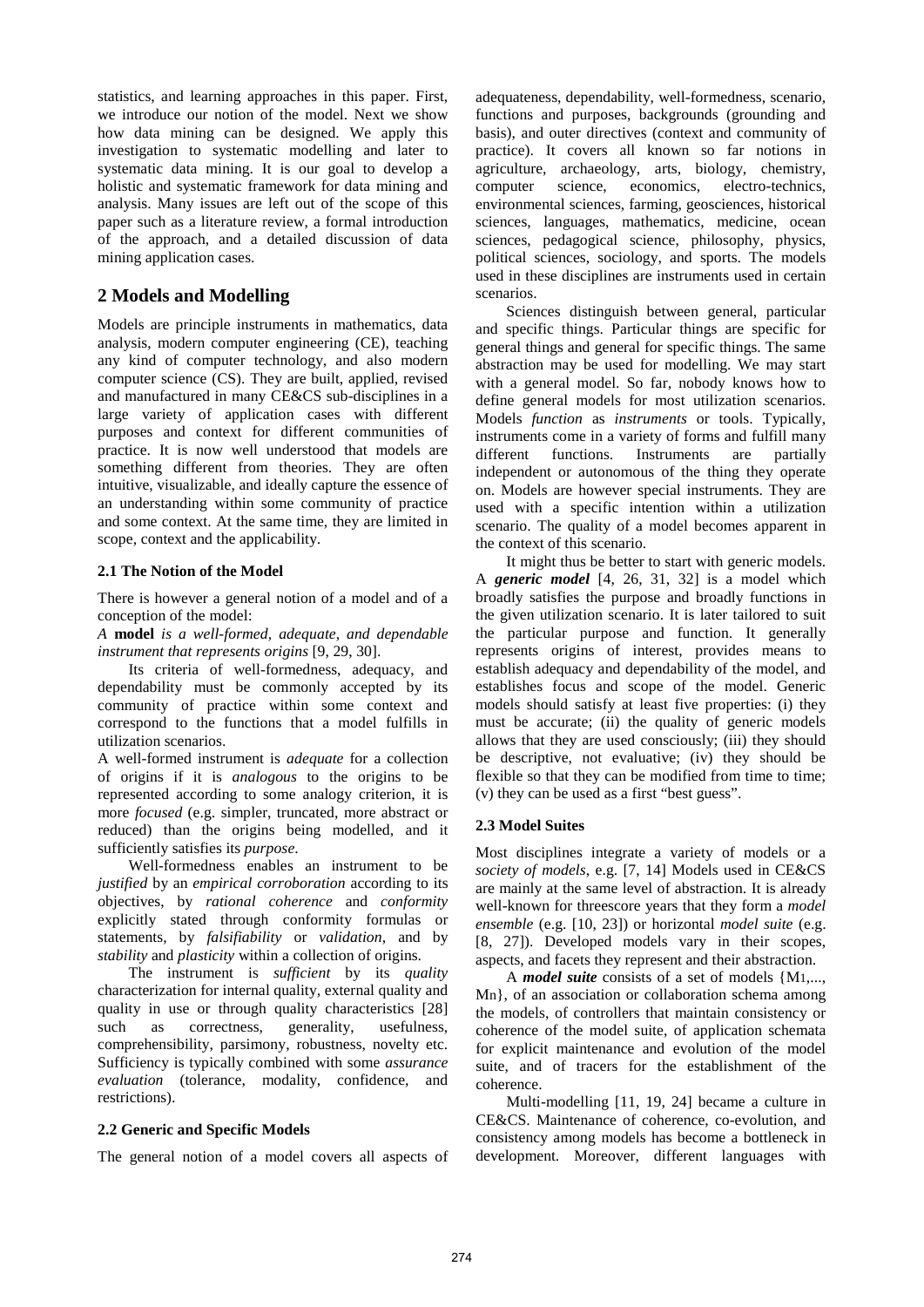different capabilities have become an obstacle similar to multi-language retrieval [20] and impedance mismatches. Models are often loosely coupled. Their dependence and relationship is often not explicitly expressed. This problem becomes more complex if models are used for different purposes such as construction of systems, verification, optimization, explanation, and documentation.

#### **2.4 Stepwise Refinement of Models**

Refinement of a model to a particular or special model provides mechanisms for model transformation along the adequacy, the justification and the sufficiency of a model. Refinement is based on *specialization* for better suitability of a model, on *removal* of unessential elements, on *combination* of models to provide a more holistic view, on *integration* that is based on binding of model components to other components and on *enhancement* that typically improves a model to become more adequate or dependable.

Control of correctness of refinement [33] for information systems takes into account (A) a focus on the refined structure and refined vocabulary, (B) a focus to information systems structures of interest, (C) abstract information systems computation segments, (D) a description of database segments of interest, and (E) an equivalence relation among those data of interest.

#### **2.5 Deep Models and the Modelling Matrix**

Model development is typically based on an explicit and rather quick description of the 'surface' or *normal model* and on the mostly unconditional acceptance of a *deep model*. The latter one directs the modelling process and the surface or normal model. Modelling itself is often understood as development and design of the normal model. The deep model is taken for granted and accepted for a number of normal models.

The deep model can be understood as the common basis for a number of models. It consists of the grounding for modelling (paradigms, postulates, restrictions, theories, culture, foundations, conventions, authorities), the outer directives (context and community of practice), and basis (assumptions, general concept space, practices, language as carrier, thought community and thought style, methodology, pattern, routines, commonsense) of modelling. It uses a collection of undisputable elements of the background as grounding and additionally a disputable and adjustable basis which is commonly accepted in the given context by the community of practice. Education on modelling starts, for instance, directly with the deep model. In this case, the deep model has to be accepted and is thus hidden and latent.

<span id="page-2-0"></span>A (modelling) matrix is something within or from which something else originates, develops, or takes from. The matrix is assumed to be correct for normal models. It consists of the deep model and the modelling scenarios. The modelling *agenda* is derived from the modelling scenario and the utilization scenarios. The modelling scenario and the deep model serve as a part of the *definitional frame* within a model development process. They define also the capacity and potential of a model whenever it is utilized.

Deep models and the modelling matrix also define some frame for adequacy and dependability. This frame is enhanced for specific normal models. It is then used for a statement in which cases a normal model represents the origins under consideration.

#### **2.6 Deep Models and Matrices in Archaeology**

Let us consider an application case. The CRC  $1266<sup>1</sup>$  $1266<sup>1</sup>$ *"Scales of Transformation – Human* 

*Environmental Interaction in Prehistoric and Archaic Societies"*

investigates processes of transformation from 15,000 BCE to 1 BCE, including crisis and collapse, on different scales and dimensions, and as involving different types of groups, societies, and social formations. It is based on the matrix and a deep model as sketched in Figure 1. This matrix determines which normal models can still be considered and which not. The initial model for any normal model accepts this matrix.



**Figure 1** Modeling in archaeology with a matrix

We base our consideration on the matrix and the deep model on [19] and the discussions in the CRC. Whether the deep model or the model matrix is appropriate has already been discussed. The final version presented in this paper illustrates our understanding.

 $1$  https://www.sfb1266.uni-kiel.de/en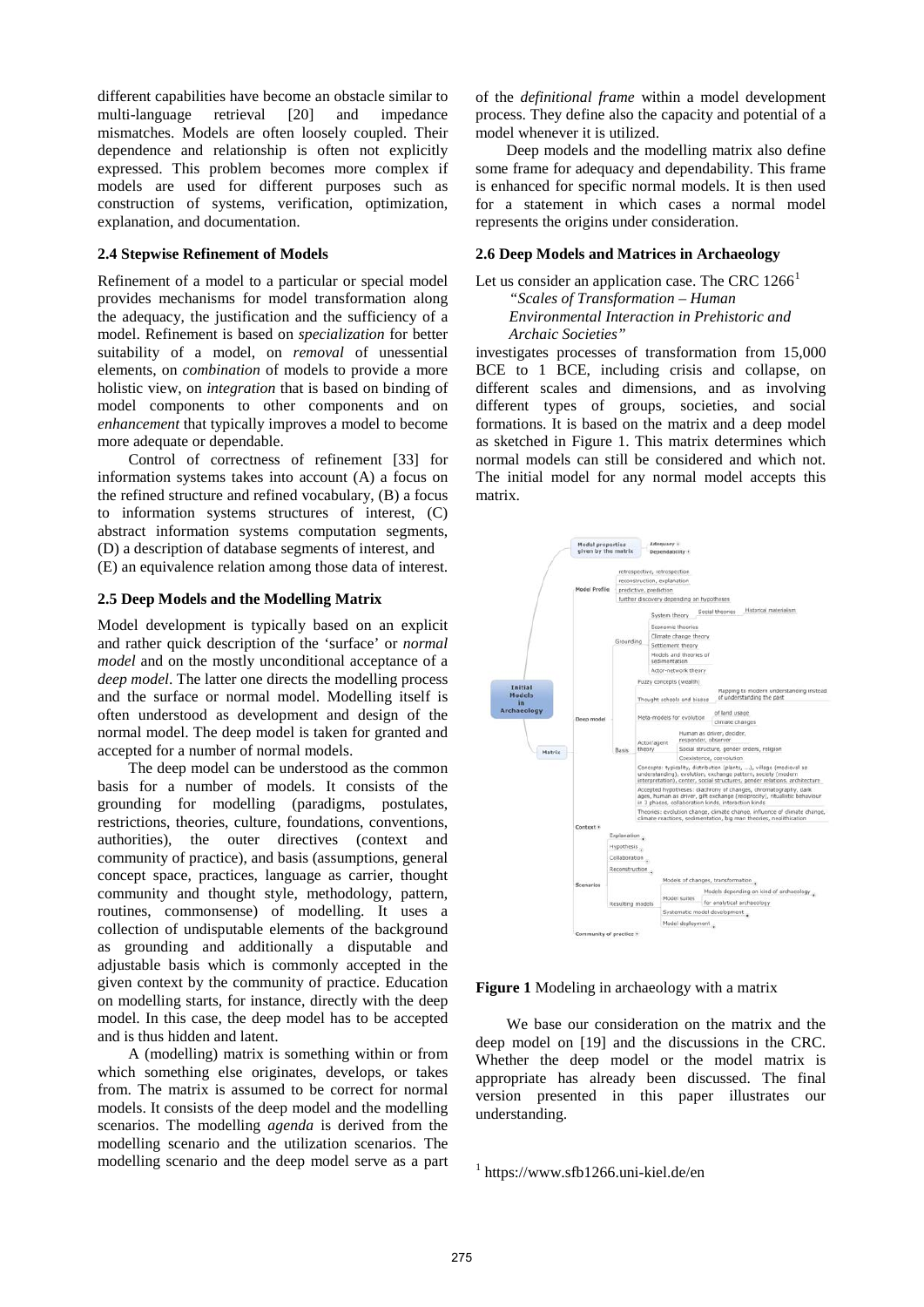#### **2.7 Stereotyping of a Data Mining Process**

Typical modeling (and data mining) processes follow some kind of ritual or typical guideline, i.e. they are stereotyped. The *stereotype* of a modelling process is based on a general modelling situation. Most modelling methodologies are bound to one stereotype and one kind of model within one model utilization scenario. Stereotypes are governing, conditioning, steering and guiding the model development. They determine the model kind, the background and way of modelling activities. They persuade the activities of modelling. They provide a means for considering the economics of modelling. Often, stereotypes use a definitional frame that primes and orients the processes and that considers the community of practice or actors within the model development and utilization processes, the deep model or the matrix with its specific language and model basis, and the agenda for model development. It might be enhanced by initial models which are derived from generic models in accordance to the matrix.

The model utilization scenario determines the function that a model might have and therefore also the goals and purposes of a model.

#### **2.8 The** *Agenda*

The agenda is something like a guideline for modeling activities and for model associations within a model suite. It improves the quality of model outcomes by spending some effort to decide what and how much reasoning to do as opposed to what activities to do. It balances resources between the data-level actions and the reasoning actions. E.g. [17] uses an agent approach with preparation agents, exploration agents, descriptive agents, and predictive agents. The agenda for a model suite uses thus decisions points that require agenda control according to performance and resource considerations. This understanding supports introspective monitoring about performance for the data mining process, coordinated control of the entire mining process, and coordinated refinement of the models. Such kind of control is already necessary due to the problem space, the limitations of resources, and the amount of uncertainty in knowledge, concepts, data, and the environment.

# **3 Data Mining Design**

#### **3.1 Conceptualization of Data Mining and Analysis**

The data mining and analysis task must be enhanced by an explicit treatment of the languages used for concepts and hypotheses, and by an explicit description of knowledge that can be used. The algorithmic solution of the task is based on knowledge on algorithms that are used and on data that are available and that are required for the application of the algorithms. Typically, analysis algorithms are iterative and can run forever. We are interested only in convergent ones and thus need termination criteria. Therefore, conceptualization of the data mining and analysis task consists of a detailed description of *six main parameters* (e.g. for inductive learning [34]):

(a) The *data analysis algorithm*: Algorithm development is the main activity in data mining research. Each of these algorithms transfers data and some specific parameters of the algorithm to a result.

(b) The *concept space*: the concept space defines the concepts under consideration for analysis based on certain language and common understanding.

(c) The *data space*: The data space typically consists of a multi-layered data set of different granularity. Data sets may be enhanced by metadata that characterize the data sets and associate the data sets to other data sets.

(d) The *hypotheses space*: An algorithm is supposed to map evidence on the concepts to be supported or rejected into hypotheses about it.

(e) The *prior knowledge space*: Specifying the hypothesis space already provides some prior knowledge. In particular, the analysis task starts with the assumption that the target concept is representable in a certain way.

(f) The *acceptability and success criteria*: Criteria for successful analysis allow to derive termination criteria for the data analysis.

Each instantiation and refinement of the six parameters leads to specific data mining tasks.

The result of data mining and data analysis is described within the knowledge space. The data mining and analysis task may thus be considered to be a transformation of data sets, concept sets and hypothesis sets into chunks of knowledge through the application of algorithms.

Problem solving and modelling considers, however, typically six aspects [16]:

(1) *Application, problems, and users*: The domain consists of a model of the application, a specification of problems under consideration, of tasks that are issued, and of profiles of users.

(2) *Context*: The context of a problem is anything what could support the problem solution, e.g. the sciences' background, theories, knowledge, foundations, and concepts to be used for problem specification, problem background, and solutions.

(3) *Technology*: Technology is the enabler and defines the methodology. It provides [23] means for the flow of problem solving steps, the flow of activities, the distribution, the collaboration, and the exchange.

(4) *Techniques and methods*: Techniques and methods can be given as algorithms. Specific algorithms are data improvers and cleaners, data aggregators, data integrators, controllers, checkers, acceptance determiners, and termination algorithms.

(5) *Data*: Data have their own structuring, their quality and their life span. They are typically enhanced by metadata. Data management is a central element of most problem solving processes.

(6) *Solutions*: The solutions to problem solving can be formally given, illustrated by visual means, and presented by models. Models are typically only normal models. The deep model and the matrix is already provided by the context and accepted by the community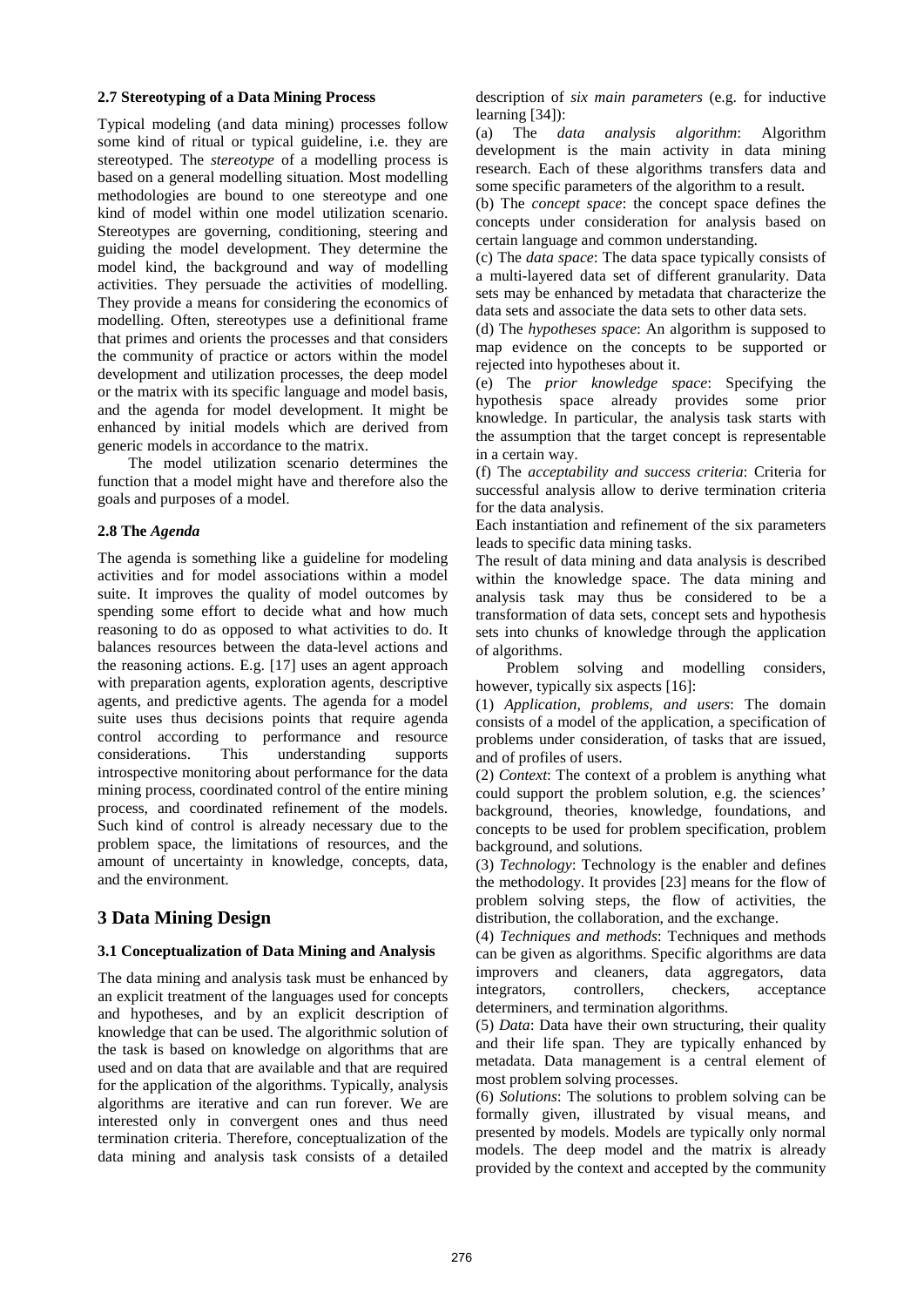of practice in dependence of the needs of this community for the given application scenario. Therefore, models may be the final result of a data mining and analysis process beside other means.

Comparing these six spaces with the six parameters we discover that only four spaces are considered so far in data mining. We miss the user and application space as well as the representation space. Figure 2 shows the difference.



**Figure 2** Parameters of Data Mining and the Problem Solving Aspects

#### **3.2 Meta-models of Data Mining**

An abstraction layer approach separates the application domain, the model domain and the data domain [17]. This separation is illustrated in Figure 3.



**Figure 3** The V meta-model of Data Mining Design

The data mining design framework uses the inverse modeling approach. It starts with the consideration of the application domain and develops models as mediators between the data and the application domain worlds. In the sequel we are going to combine the three approaches of this section. The meta-model corresponds to other meta-models such as inductive modelling or hypothetical reasoning (hypotheses development, experimenting and testing, analysis of results, interim conclusions, reappraisal against real world).

## **4 Data Mining: A Systematic Model-Based Approach**

Our approach presented so far allows to revise and to reformulate the model-oriented data mining process on the basis of well-defined engineering [15, 25] or alternatively on systematic mathematical problem solving [22]. Figure 4 displays this revision. We realize that the first two phases are typically implicitly assumed and not considered. We concentrate on the non-iterative form. Iterative processes can be handled in a similar form.

#### **4.1 Setting the Deep Model and the Matrix**

The problem to be tackled must be clearly stated in dependence on the utilization scenario, the tasks to be solved, the community of practice involved, and the given context. The result of this step is the deep model and its matrix. The first one is based on the background, the specific context parameter such as infrastructure and environment, and candidates for deep models.



#### **Figure 4** The Phases in Data Mining Design (Noniterative form)

The data mining tasks can be now formulated based on the matrix and the deep model. We set up the context, the environment, the general goal of the problem and also criteria for *adequateness* and *dependability* of the solution, e.g. *invariance properties* for problem description and for the task setting and its mathematical formulation and *solution faithfulness properties* for later application of the solution in the given environment. What is exactly the problem, the expected benefit? What should a solution look like? What is known about the application?

Deep models already use a background consisting of an undisputable grounding and a selectable basis. The explicit statement of the background provides an understanding of the postulates, paradigms, assumptions, conceptions, practices, etc. Without the background, the results of the analysis cannot be properly understood. Models have their profile, i.e. goals, purposes and functions. These must be explicitly given. The parameters of a generic model can be either order or slave parameters [12], either primary or secondary or tertiary (also called genotypes or phenotypes or observables) [1, 5], and either ruling (or order) or driven parameters [12]. Data mining can be enhanced by knowledge management techniques.

Additionally, the concept space into which the data mining task is embedded must be specified. This concept space is enhanced during data analysis.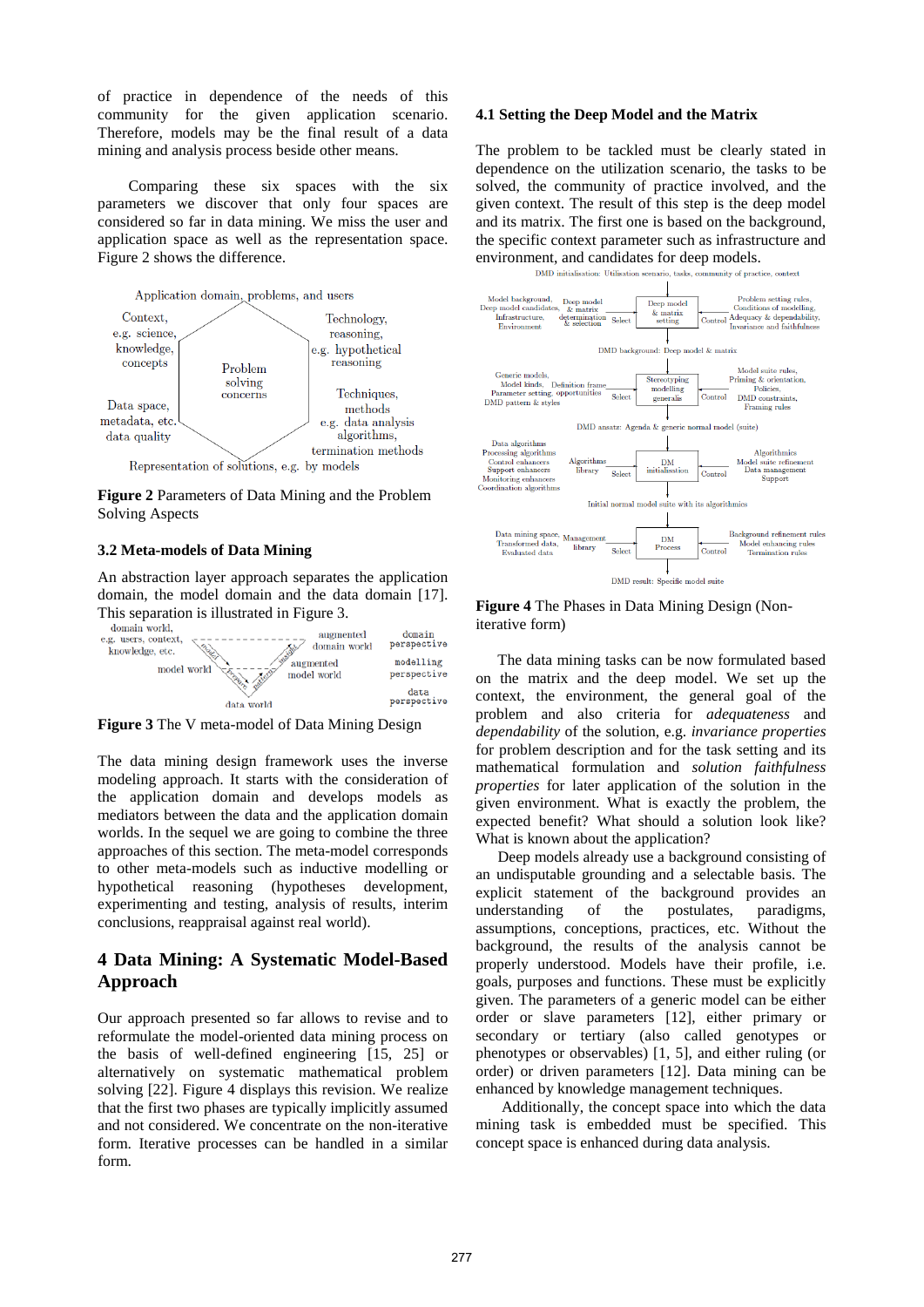#### **4.2 Stereotyping the Process**

The general flow of data mining activities is typically implicitly assumed on the basis of stereotypes which form a set of tasks, e.g. tasks of prove in whatever system, transformation tasks, description tasks, and investigation tasks. Proofs can follow the classical deductive or inductive setting. Also, abductive,

adductive, hypothetical and other reasoning techniques are applicable. Stereotypes typically use model suites as a collection of associated models, are already biased by priming and orientation, follow policies, data mining design constraints, and framing.

Data mining and analysis is rather stereotyped. For instance, mathematical culture has already developed a good number of stereotypes for problem formulation. It is based on a mathematical language for the formulation of analysis tasks, on selection and instantiation of the best fitting variable space and the space of opportunities provided by mathematics.

Data mining uses *generic models* which are the basis of normal models. Models are based on a separation of concern according the problem setting: dependence-indicating, dependence-describing, separation or partition spaces, pattern kinds, reasoning kinds, etc. This separation of concern governs the classical data mining algorithmic classes: association analysis, cluster analysis, data grouping with or without classification, classifiers and rules, dependences among parameters and data subsets, predictor analysis, synergetics, blind or informed or heuristic investigation of the search space, and pattern learning.

#### **4.3 Initialization of the Normal Data Models**

Data mining algorithms have their capacity and potential [2]. Potential and capacity can be based on SWOT (strengths, weaknesses, opportunities, and threats), SCOPE (situation, core competencies, obstacles, prospects, expectation), and SMART (how simple, meaningful, adequate, realistic, and trackable) analysis of methods and algorithms. Each of the algorithm classes has its strengths and weaknesses, its satisfaction of the tasks and the purpose, and its limits of applicability. Algorithm selection also includes an explicit specification of the order of application of these algorithms and of mapping parameters that are derived by means of one algorithm to those that are an input for the others, i.e. an explicit association within the model suite. Additionally, evaluation algorithms for the success criteria are selected. Algorithms have their own obstinacy, their hypotheses and assumptions that must be taken into consideration. Whether an algorithm can be considered depends on acceptance criteria derived in the previous two steps.

So, we ask: *What kind of model suite architecture suits the problem best? What are applicable development approaches for modelling? What is the best modelling technique to get the right model suite? What kind of reasoning is supported? What not? What are the limitations? Which pitfalls should be avoided?*

The result of the entire data mining process heavily depends on the appropriateness of the data sets, their properties and quality, and more generally the data schemata with essentially three components: application data schema with detailed description of data types, metadata schema [18], and generated and auxiliary data schemata. The first component is well-investigated in data mining and data management monographs. The second and third components inherit research results from database management, from data mart or warehouses, and layering of data. An essential element is the explicit specification of the quality of data. It allows to derive algorithms for data improvement and to derive limitations for applicability of algorithms. Auxiliary data support performance of the algorithms.

Therefore typical data-oriented questions are: *What data do we have available? Is the data relevant to the problem? Is it valid? Does it reflect our expectations? Is the data quality, quantity, recency sufficient? Which data we should concentrate on? How is the data transformed for modelling? How may we increase the quality of data?*

### **4.4 The Data Mining Process Itself**

The data mining process can be understood as a coherent and stepwise refinement of the given model suite. The model refinement may use an explicit transformation or an extract-transform-load process among models within the model suite. Evaluation and termination algorithms are an essential element of any data mining algorithm. They can be based on quality criteria for the finalized models in the model suite, e.g. generality, error-proneness, stability, selectionproneness, validation, understandability, repeatability, usability, usefulness, and novelty.

Typical questions to answer within this process are: *How good is the model suite in terms of the task setting? What have we really learned about the application domain? What is the real adequacy and dependability of the models in the model suite? How these models can be deployed best? How do we know that the models in the model suite are still valid? Which data are supporting which model in the model suite? Which kind of errors of data is inherited by which part of which model?* 

The final result of the data mining process is then a combination of the deep model and the normal model whereas the first one is a latent or hidden component in most cases. If we want, however, to reason on the results then the deep model must be understood as well. Otherwise, the results may become surprising and may not be convincing.

#### **4.5 Controllers and Selectors**

Algorithmics [6] treats algorithms as general solution pattern that have parameters for their instantiation, handling mechanisms for their specialization to a given environment, and enhancers for context injection. So, an algorithm can be derived based on explicit selectors and control rules [4] if we neglect context injection. We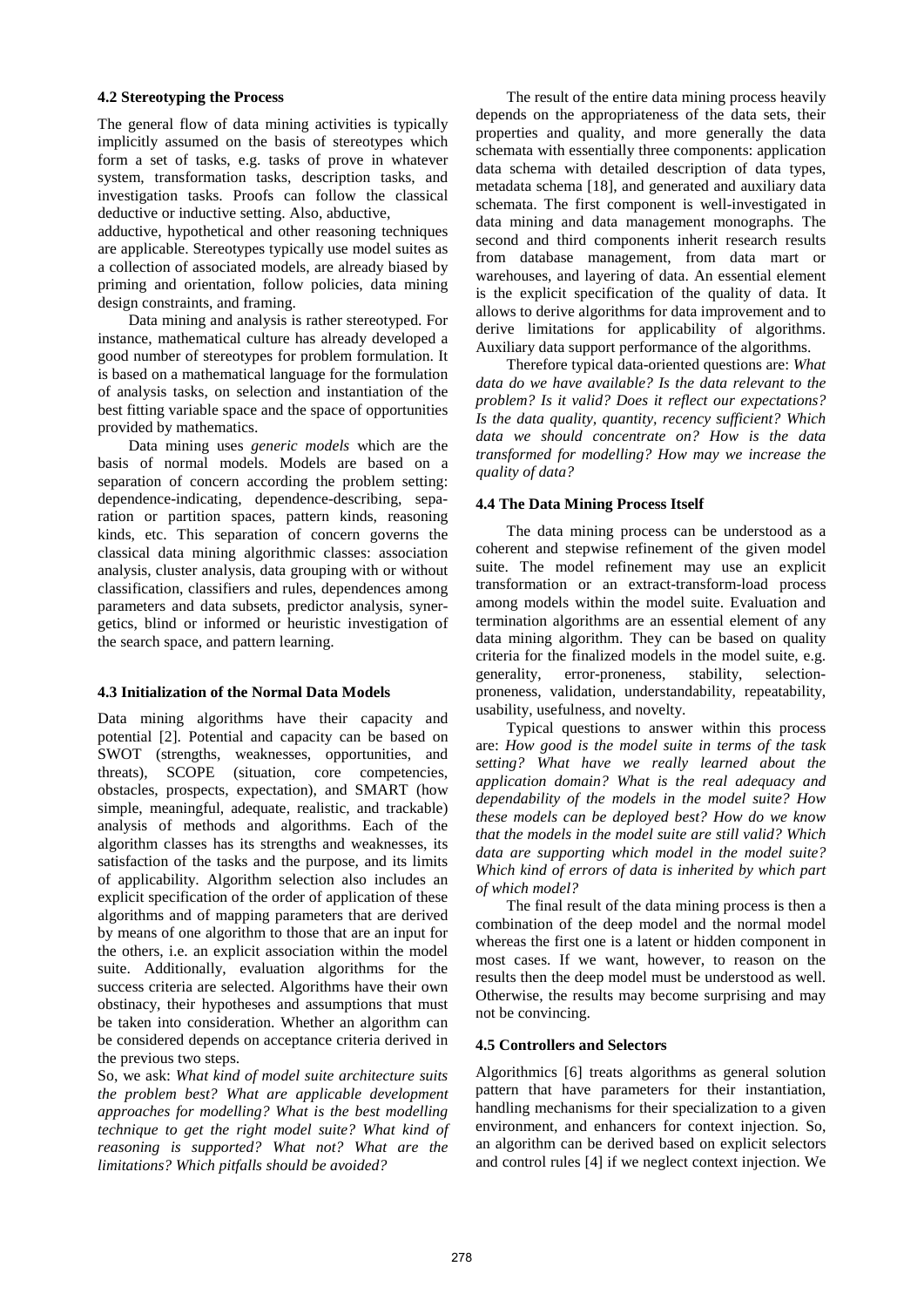can use this approach for data mining design (DMD). For instance, an algorithm pattern such as regression uses a generic model of parameter dependence, is based on blind search, has parameters for similarity and model quality, and has selection support for specific treatment of the given data set. In this case, the controller is based on enablers that specify applicability of the approach, on error rules, on data evaluation rules that detect dependencies among control parameters and derive data quality measures, and on quality rules for confidence statements.

#### **4.6 Data Mining and Design Science**

Let us finally associate our approach with design science research [13]. Design science considers systematic modelling as an embodiment of three closely related cycles of activities. The *relevance cycle* initiates design science research with an application context that not only provides the requirements for the research as inputs but also defines acceptance criteria for the ultimate evaluation of the research results. The central *design cycle* iterates between the core activities of building and evaluating the design artifacts and processes of the research. The orthogonal *rigor cycle* provides past knowledge to the research project to ensure its innovation. It is contingent on the researchers' thoroughly research and references the knowledge base in order to guarantee that the designs produced are research contributions and not routine designs based upon the application of well-known processes.

The relevance cycle is concerned with the problem specification and setting and the matrix and agenda derivation. The design cycle is related to all other phases of our framework. The rigor cycle is enhanced by our framework and provides thus a systematic modelling approach.

# **5 Conclusion**

The literature on data mining is fairly rich. Mining tools have already gained the maturity for supporting any kind of data analysis if the data mining problem is well understood, the intentions for models are properly understood, and if the problem is professionally set up. Data mining aims at development of model suites that allows to derive and to draw dependable and thus justifiable conclusions on the given data set. Data mining is a process that can be based on a framework for systematic modelling that is driven by a deep model and a matrix. Textbooks on data mining typically explore in detail algorithms as blind search. Data mining is a specific form of modeling. Therefore, we can combine modeling with data mining in a more sophisticated form. Models have however an inner structure with parts which are given by the application, by the context, by the commonsense and by a community of practice. These fixed parts are then enhanced by normal models. A typical normal model is the result of a data mining process.

The current state of the art in data mining is mainly

technology and algorithm driven. The problem selection is made on intuition and experience. So, the matrix and the deep model are latent and hidden. The problem specification is not explicit. Therefore, this paper aims at the entire data mining process and highlights a way to leave the ad-hoc, blind and somehow chaotic data analysis. The approach we are developing integrates the theory of models, the theory of problem solving, design science, and knowledge and content management. We realized that data mining can be systematized. The framework for data mining design exemplarily presented is an example in Figure 4.

**Acknowledgement.** We thank for the support of this paper by the CRC 1266. We are very thankful for the fruitful discussions with the members of the CRC.

# **References**

- [1] G. Bell. The mechanism of evolution. Chapman and Hall, New York (1997)
- [2] R. Berghammer and B. Thalheim., Methodenbasierte mathematische Modellierung mit Relationenalgebren. In: Wissenschaft und Kunst der Modellierung: Modelle, Modellieren, Modellierung, pp. 67–106. De Gryuter, Boston ( 2015)
- [3] M.R. Berthold, C. Borgelt, F. Höppner, and F. Klawonn. Guide to intelligent data analysis. Springer, London (2010).
- [4] A. Bienemann, K.-D. Schewe, and B.Thalheim. Towards a theory of genericity based on government and binding. In: Proc. ER'06, LNCS 4215, pp. 311–324. Springer ( 2006)
- [5] L.B. Booker, D.E. Goldberg, and J.H. Holland. Classifier systems and genetic algorithms. Artificial Intelligence, 40 (1–3): pp. 235–282 (1989)
- [6] G. Brassard and P. Bratley. Algorithmics Theory and Practice. Prentice Hall, London ( 1988)
- [7] A. Coleman. Scientific models as works. Cataloging & Classification Quarterly, Special Issue: Works as Entities for Information Retrieval, 33, pp. 3-4 ( 2006)
- [8] A. Dahanayake and B. Thalheim. Coevolution of (information) system models. In: EMMSAD 2010, LNBIB vol. 50, pp. 314–326. Springer ( 2010)
- [9] D. Embley and B. Thalheim (eds). The Handbook of Conceptual Modeling: Its Usage and Its Challenges. Springer ( 2011)
- [10] N.P. Gillett, F.W. Zwiers, A.J. Weaver, G.C. Hegerl, M.R. Allen, and P.A. Stott. Detecting anthropogenic influence with a multi-model ensemble. Geophys. Res. Lett., 29:31–34, 2002.